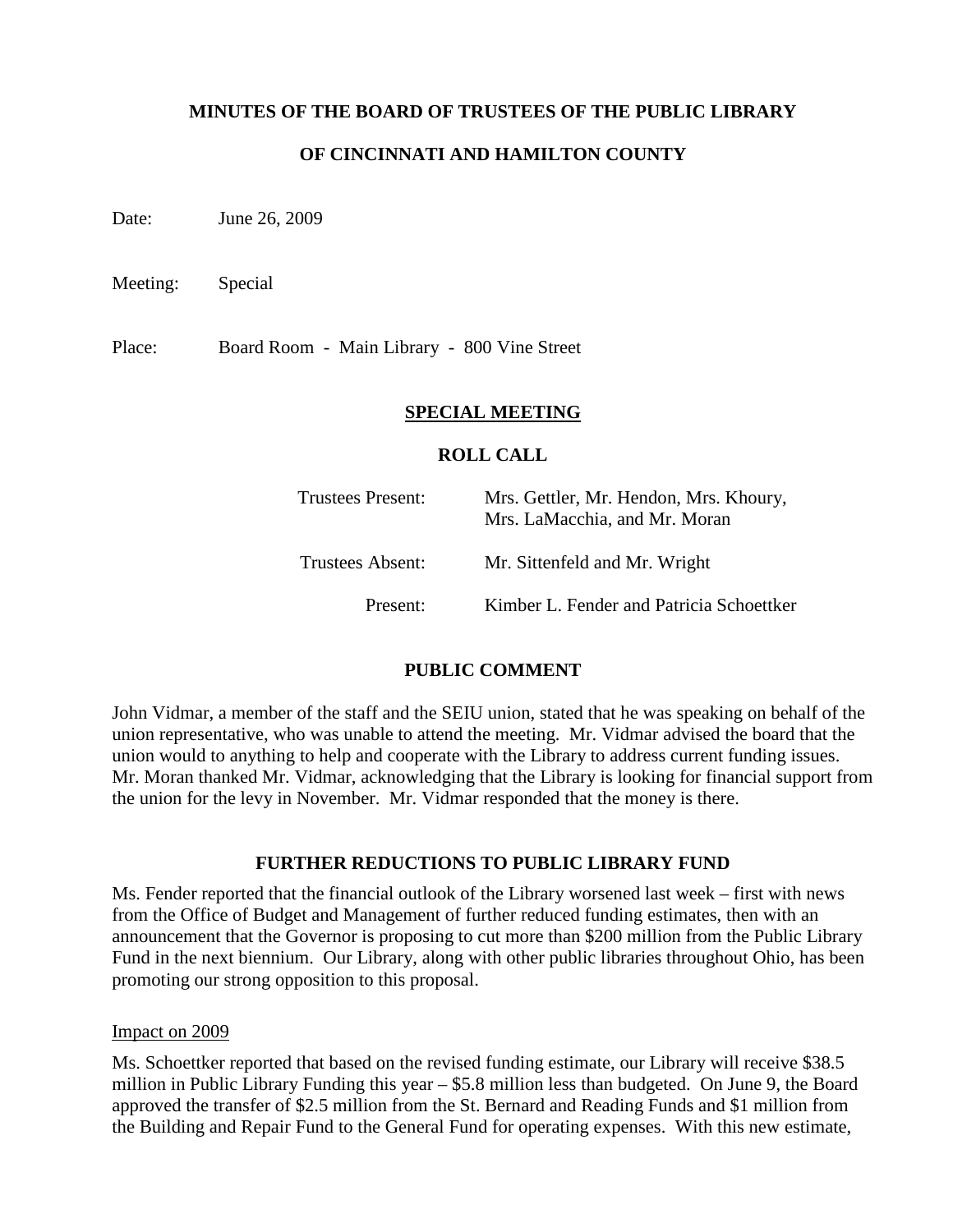she recommended that the transfer from Building and Repair be increased to approximately \$3 million.

This increase includes unspent monies in the 2008 Maintenance project but also requires cancellation of the 2009 Maintenance project – recommended by both Ms. Fender and Ms. Schoettker. The Board approved an award of contracts for this project on June 9, but contracts have not been executed.

Mr. Moran moved that the Board approve increasing the transfer from Building and Repair to approximately \$3 million, along with cancellation of the 2009 Maintenance project. Mrs. Khoury seconded.

Voting for the motion: Mrs. Gettler, Mr. Hendon, Mrs. Khoury, Mr. Moran, Mrs. LaMacchia … 5 ayes. The motion carried. **(43-2009)**

Ms. Schoettker reported that with enactment of the Governor's proposal, our library can expect to receive \$12 million less funding than was budgeted. To continue to operate with such a significant reduction in funding, Ms. Fender advised that we would need to come back to the Board in August for authorization for further cuts, including:

- cancellation of planned purchases (e.g. additional self-check machines and daguerreotype display case)
- use of all remaining unrestricted gift and special revenue funds
- use of contingencies for emergency building repairs and insurance deductibles
- reduction of the library materials budget
- reduction of staff salaries and benefits, through salary reductions, furloughs or lay offs. A survey of non-union staff indicated that 73% were willing to accept a pay reduction for the balance of 2009 in the range of 5-7%.

These actions exhaust all remaining options, but one. That option, the elimination of staff positions, can only be accomplished by reducing hours, closing branches, eliminating support services, or a combination of all three.

# Impact on 2010

Ms. Schoettker reported that the impact in 2010 could be devastating. If every available dollar of capital, special revenue and trust fund revenue is used this year, 2010 operations will be solely dependent upon new revenue. Our 2010 budget requires state (or levy) funding of almost \$66 million. At the current estimate, the Public Library Fund will provide only \$37.5 million; with the Governor's proposed cuts, that amount is reduced to \$25.5 million. A local property tax levy, if passed, will add \$20 million.

PLF at Estimate; Tax Levy Approved **-** The current best scenario occurs with the PLF at \$37.5 million, plus approval of our local property tax levy. With this funding, we can continue current operations, fund a \$2.5 million maintenance project, and have \$5 million remaining for other capital needs.

PLF Reduced; Tax Levy Approved **-** However, if the PLF is reduced to \$25.5 million, even the local property tax levy will not be enough to fund current operations. The operating budget will be short over \$4 million, there will be no capital funding and we will have no reserves to call upon.